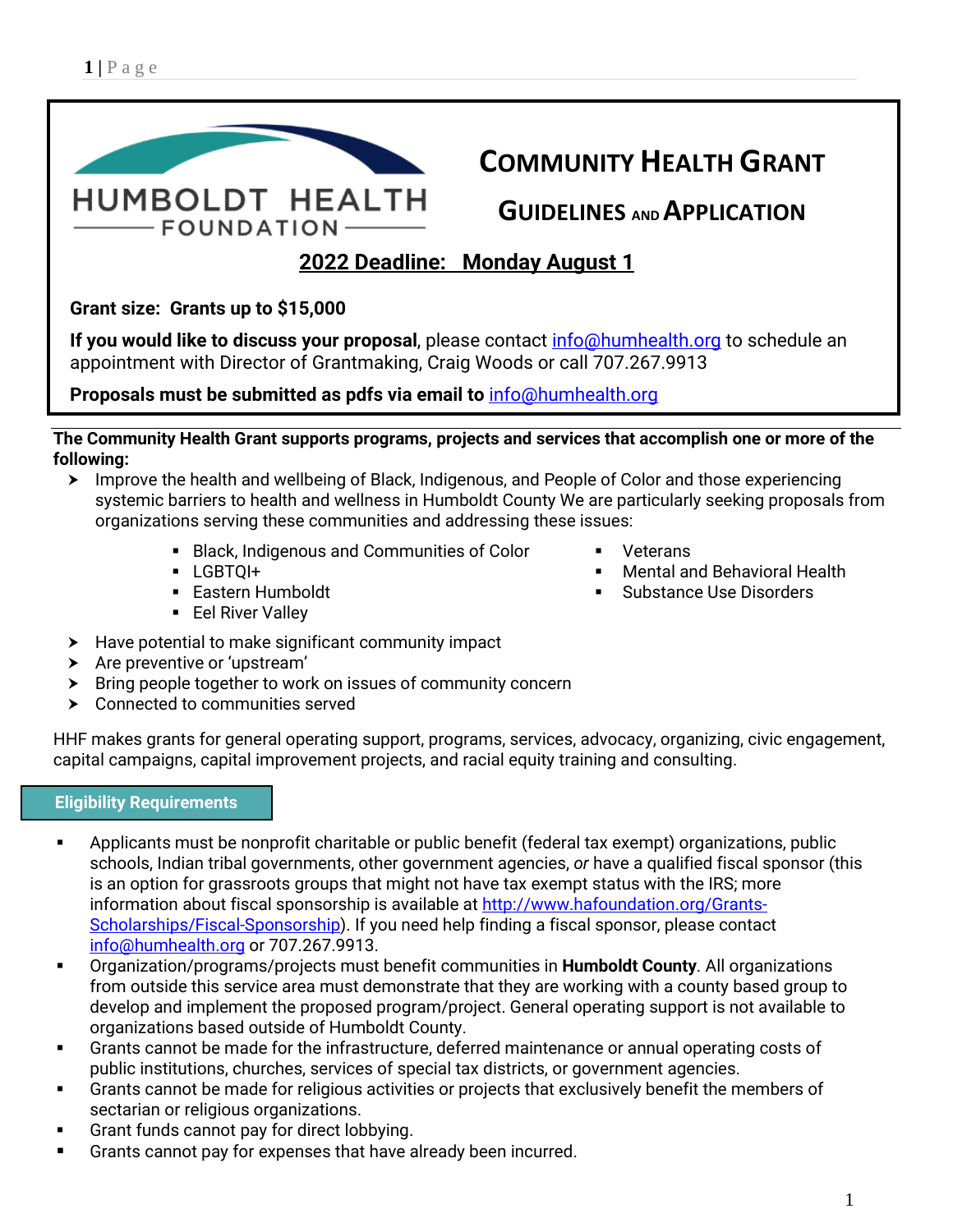

# **Community Health Grant Application Form**

#### **Please submit this form and pages 3 – 8 as pdf via email to [info@humhealth.org](mailto:info@humhealth.org)** by **8/01/2022**

*Need grantwriting support? Grantwriting coaching is available to grassroots organizations that support Black, Indigenous and People of Color. Contact [info@humhealth.org](mailto:info@humhealth.org) or 707.267.9913. Limited availability.*

| <b>About Your Organization</b>                                                                                                                                                                                                                     |                                                         |  |  |  |  |  |
|----------------------------------------------------------------------------------------------------------------------------------------------------------------------------------------------------------------------------------------------------|---------------------------------------------------------|--|--|--|--|--|
| Organization:                                                                                                                                                                                                                                      | Federal Tax ID#:                                        |  |  |  |  |  |
| Mailing address:                                                                                                                                                                                                                                   |                                                         |  |  |  |  |  |
| Primary Contact Person for this application:                                                                                                                                                                                                       | Title:                                                  |  |  |  |  |  |
| Primary contact phone:                                                                                                                                                                                                                             | Primary Contact email:                                  |  |  |  |  |  |
| <b>Executive Director:</b>                                                                                                                                                                                                                         | <b>Executive Director email:</b>                        |  |  |  |  |  |
| Organization's total revenue this fiscal year:                                                                                                                                                                                                     | Organization's total revenue last fiscal year:          |  |  |  |  |  |
| Number of employees:                                                                                                                                                                                                                               | Number of volunteers:                                   |  |  |  |  |  |
| Do you have a fiscal sponsor? $\Box$ Yes $\Box$ No (if Yes, use the space above to provide information about your group and<br>the fiscal sponsors tax ID number; use the space below to provide additional information about your fiscal sponsor) |                                                         |  |  |  |  |  |
| Fiscal sponsor organization:                                                                                                                                                                                                                       | How long has the organization been your fiscal sponsor? |  |  |  |  |  |
| Name and title of main contact at fiscal sponsor<br>organization:                                                                                                                                                                                  | Fiscal sponsor contact's phone:                         |  |  |  |  |  |
| Fiscal sponsor's mailing address:                                                                                                                                                                                                                  | Fiscal sponsor contact's email:                         |  |  |  |  |  |
| <b>ABOUT YOUR PROPOSAL</b>                                                                                                                                                                                                                         |                                                         |  |  |  |  |  |
| Title of proposal:                                                                                                                                                                                                                                 |                                                         |  |  |  |  |  |
| One sentence description of proposal:                                                                                                                                                                                                              |                                                         |  |  |  |  |  |
|                                                                                                                                                                                                                                                    |                                                         |  |  |  |  |  |
| Amount requested:                                                                                                                                                                                                                                  | Total cost of project:<br>(N/A if operating support)    |  |  |  |  |  |
| Geographic region to be served (city, community, area):                                                                                                                                                                                            |                                                         |  |  |  |  |  |
| Who will benefit from this work (youth, seniors, disabled, etc.)?                                                                                                                                                                                  |                                                         |  |  |  |  |  |
| For more information visit us online at: www.humhealth.org (Go to: Organizational Grants)                                                                                                                                                          |                                                         |  |  |  |  |  |
| Questions? Call us at 707.267.9912 or e-mail info@humhealth.org                                                                                                                                                                                    |                                                         |  |  |  |  |  |
| Please do not type in the box below. For office use only.                                                                                                                                                                                          |                                                         |  |  |  |  |  |

| Program Manager:    | CWO | Committee: | <b>ULPC</b> | Fund ID   | <b>ULSO</b>   |
|---------------------|-----|------------|-------------|-----------|---------------|
| <b>Review Date:</b> |     | Action:    |             | Profile # |               |
| Grant Date:         |     | Amount     |             | Grant #   |               |
|                     |     |            |             | Batch #   | <b>CHG822</b> |
|                     |     |            |             |           |               |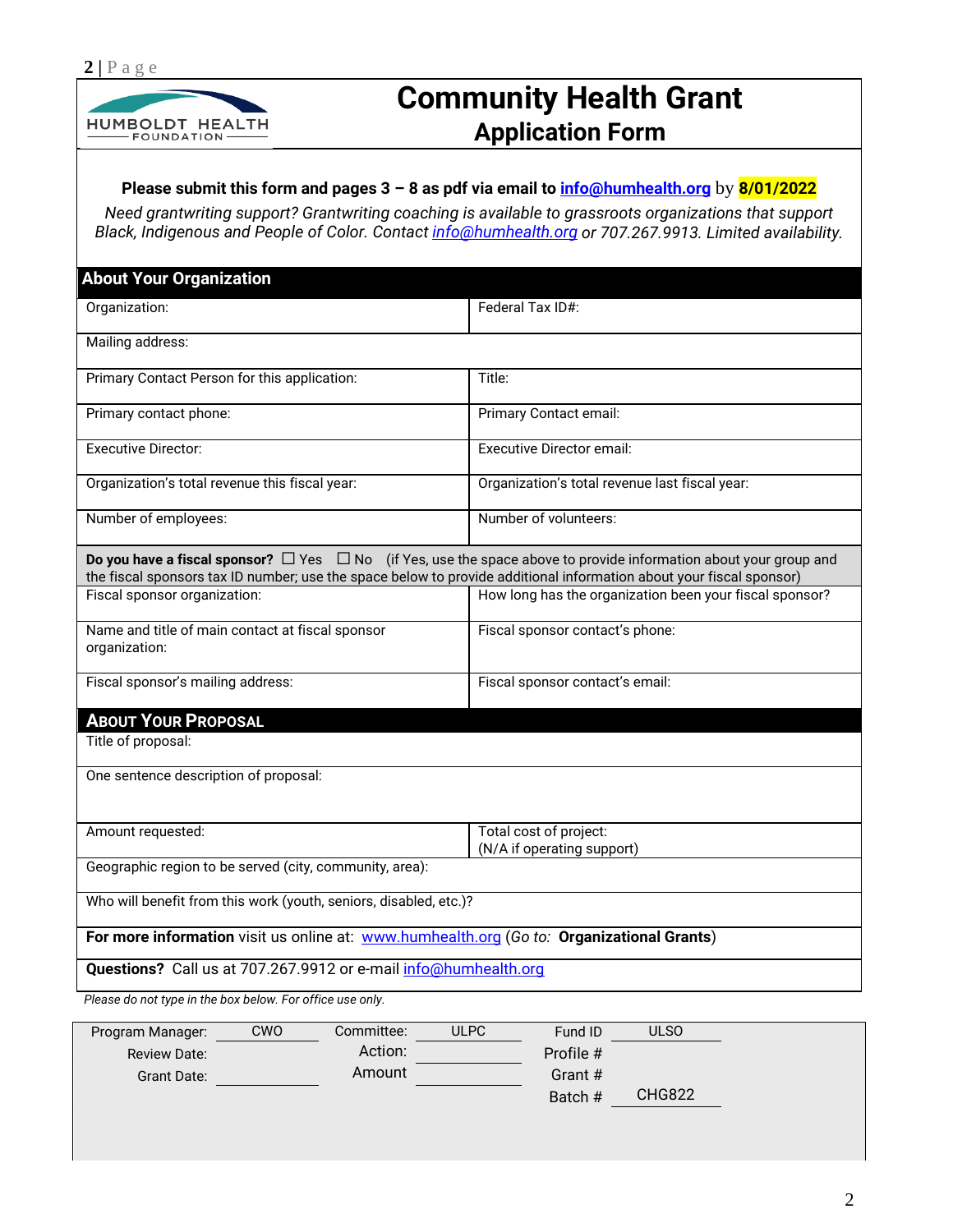1. Please summarize what you propose to do through this grant and how it's in alignment with grant criteria

2. What are you hoping to achieve and what measurable objectives and data will be used to define its success?

3. How does the organization, program, or project improve the health of BIPOC or others experiencing systemic barriers to health?

4. Please give us an overview of populations served. Describe: why supporting specific populations is strategic and how communities being served have given input to applicant.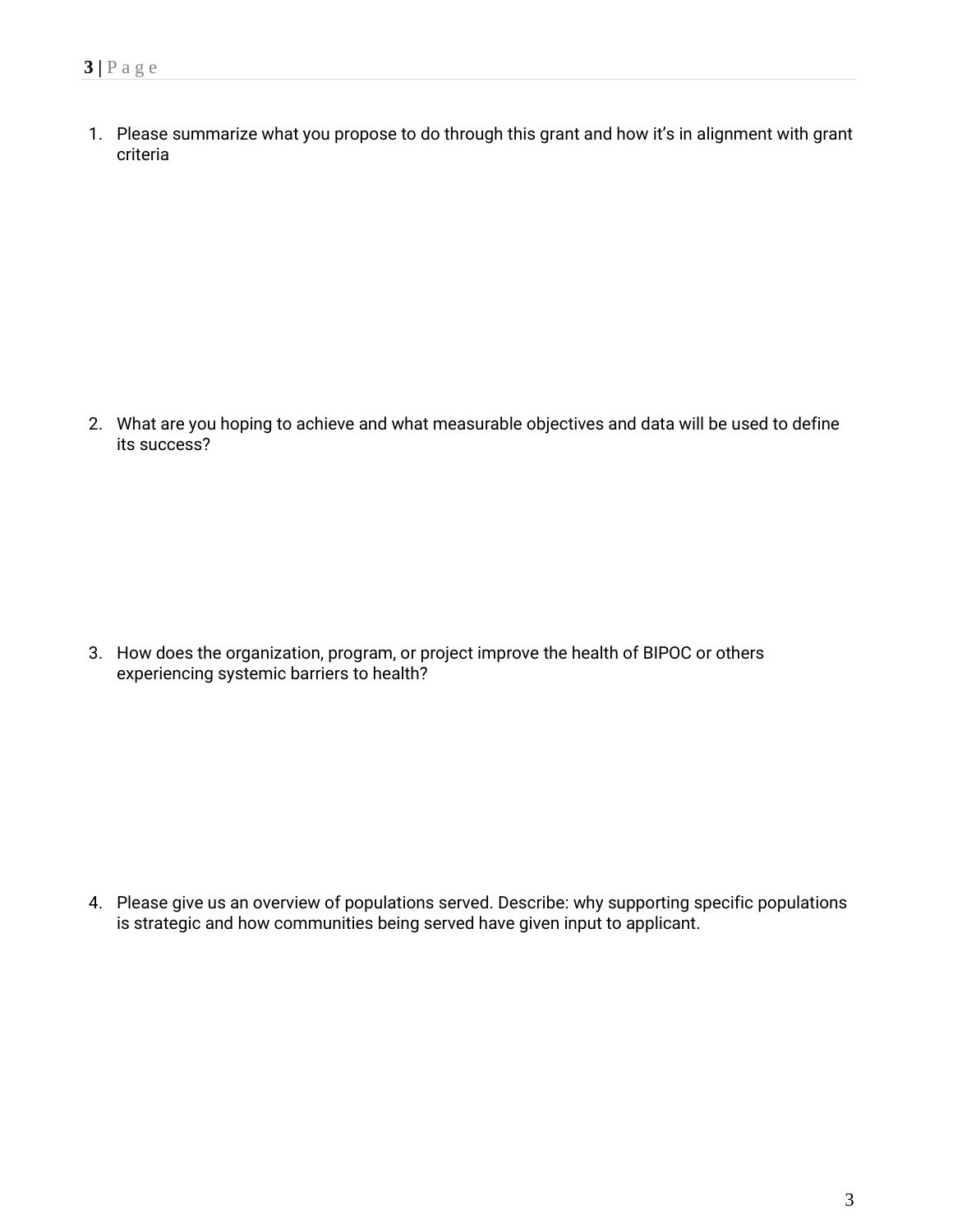#### **4 |** Page

5. Please share the compelling need for your work, service or project. Does the approach includes upstream, preventions or policy work?

6. Please describe why your organization is the right entity to take on this effort or issue. What's your expertise and capacity to do this work?

7. Who is doing similar work in the communities you're engaging? How and why do you collaborate or not?

8. What is the project timeline?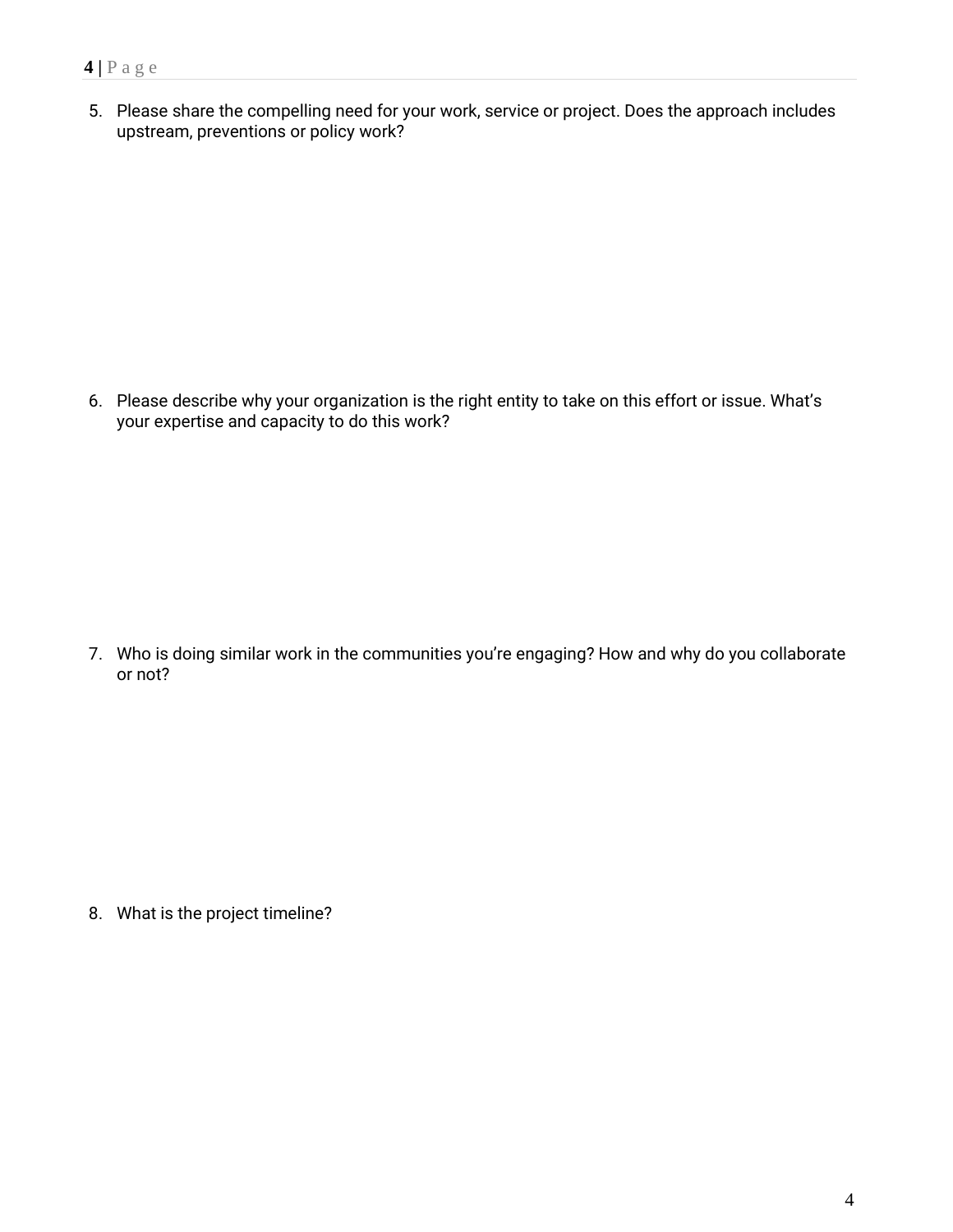9. Describe your organization's leadership, how it reflects communities served, percentage of staff leadership that identifies as BIPOC, and percentage of board that identifies as BIPOC

10. **Complete the Program/Project Budget Form**—showing total costs, other funding sources and how HHF grant would be spent *(please note that grant cannot be used for expenses that have been incurred prior to the date of grant award); if you are applying for general operating support, do not complete the application budget template, instead please include your organization's current year budget and a brief statement about why general operating support would be particularly helpful to your organization at this time.* 

11. **Attach up to 1 letter of support** from key partners or clients/community members about why this work is important (2 page maximum)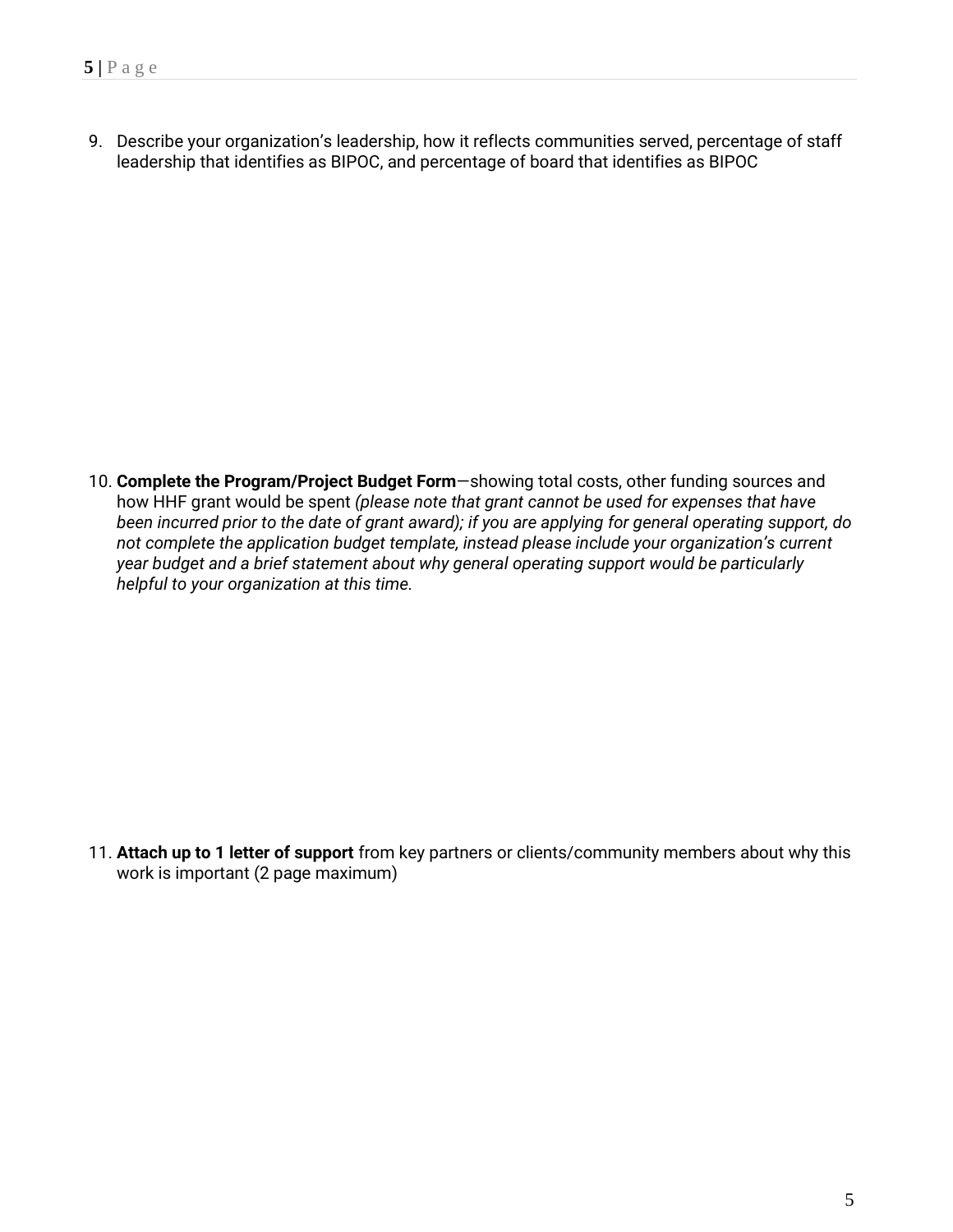## **PROGRAM/PROJECT BUDGET**

| <b>Expense</b> | <b>Amount</b><br>Requested<br>from HHF | In-kind<br><b>Contribution</b><br>(list source) | <b>Other Funding Sources</b> | <b>Total Budget</b> |  |
|----------------|----------------------------------------|-------------------------------------------------|------------------------------|---------------------|--|
|                |                                        |                                                 | <b>Amount</b>                | <b>Source</b>       |  |
|                |                                        |                                                 |                              |                     |  |
|                |                                        |                                                 |                              |                     |  |
|                |                                        |                                                 |                              |                     |  |
|                |                                        |                                                 |                              |                     |  |
|                |                                        |                                                 |                              |                     |  |
|                |                                        |                                                 |                              |                     |  |
|                |                                        |                                                 |                              |                     |  |
|                |                                        |                                                 |                              |                     |  |
|                |                                        |                                                 |                              |                     |  |
|                |                                        |                                                 |                              |                     |  |
|                |                                        |                                                 |                              |                     |  |
|                |                                        |                                                 |                              |                     |  |
|                |                                        |                                                 |                              |                     |  |
| Totals         |                                        |                                                 |                              | <b>Grand Total</b>  |  |

*Note: Up to 50% of your program/project grant request can be for general operating expenses; If you would like to apply for 100% general operating support, do not complete this form – instead, include this year's organizational operating budget, along with a brief statement about why general operating support would be particularly helpful to your organization at this time*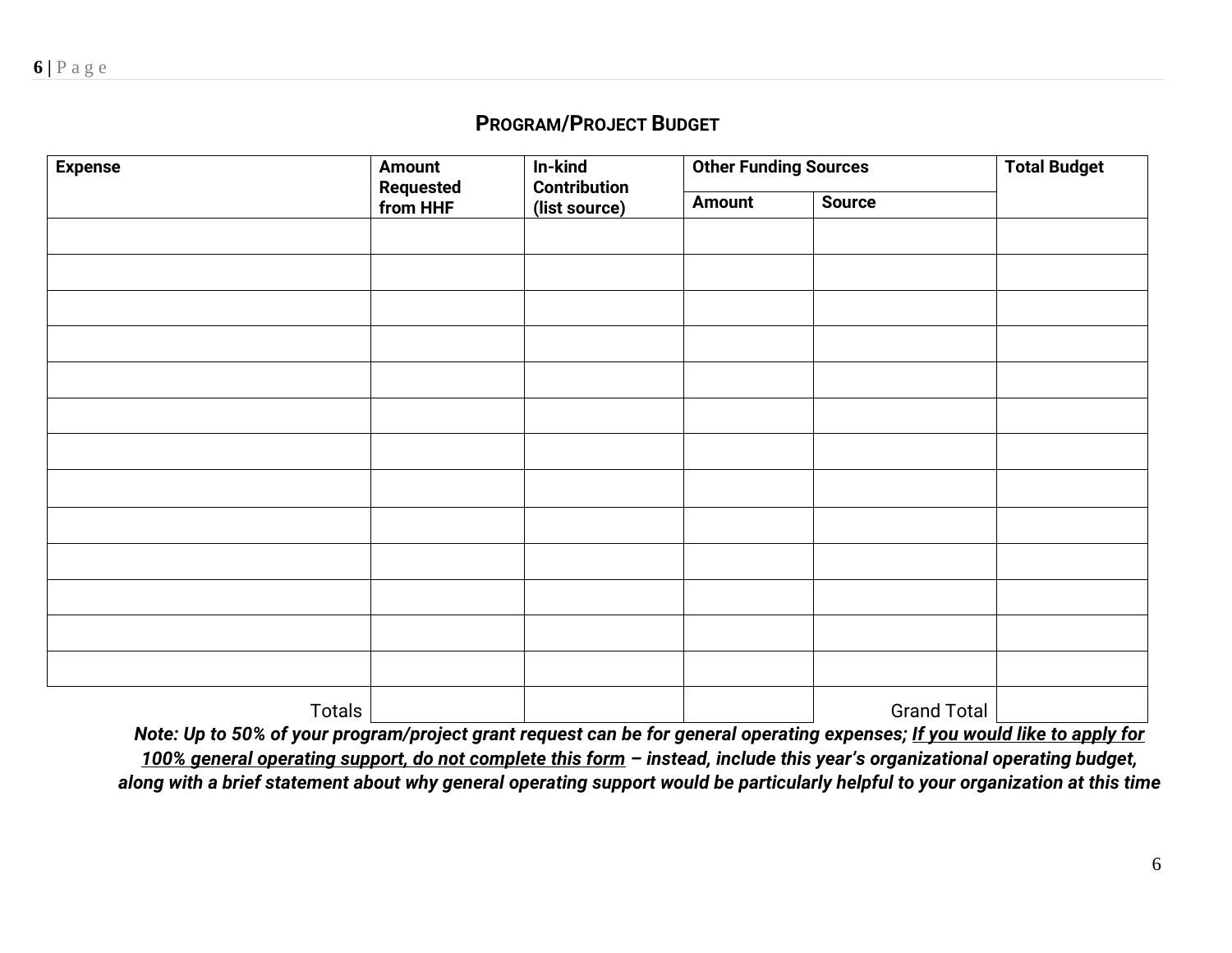# **Additional Budget Questions: (Please use additional pages if necessary)**

1.) How would the nature of your project change if partial funding were awarded?

2.) Please provide more information about budget items that are not explained elsewhere in the proposal: